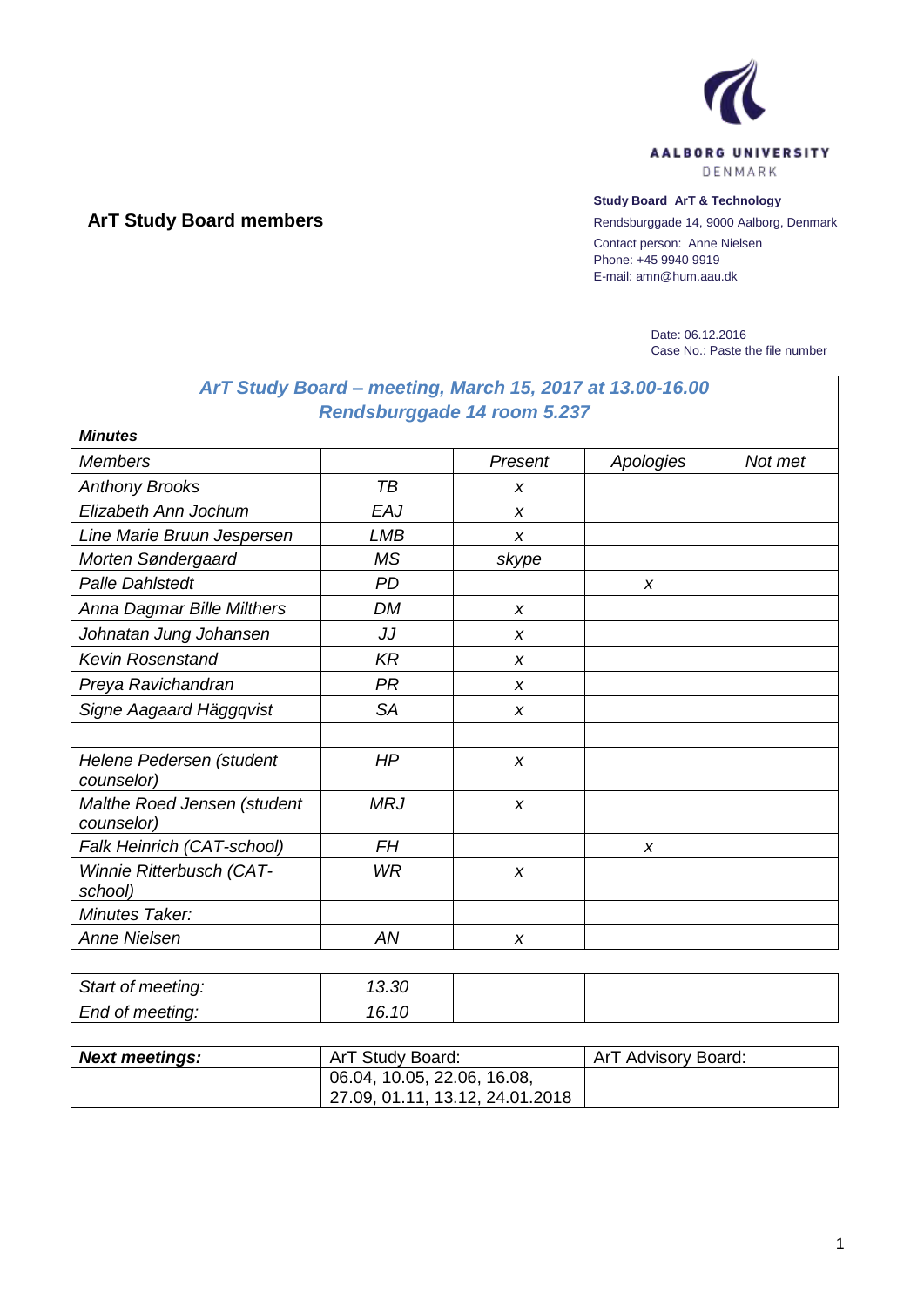

| Items: | Subject:                                                                                                                                                                                                           |
|--------|--------------------------------------------------------------------------------------------------------------------------------------------------------------------------------------------------------------------|
| 1.     | Approval of Agenda 15:03.2017                                                                                                                                                                                      |
|        | 3.a. Appointment of Head of School<br>-<br>6.a. International Collaboration with Mexico - How many students can be accepted?<br>-<br>Name of the study - English/Danish (next meeting)<br>$\overline{\phantom{a}}$ |
| 2.     | <b>Approval of Minutes 20.01.2017</b>                                                                                                                                                                              |
|        | Approved.                                                                                                                                                                                                          |
| 3.     | <b>Appointment of the ArT Study Board</b><br><b>Head of Study Board (VIP)</b><br>Vice (Stud.)                                                                                                                      |
|        | Line Marie Bruun Jespersen (Head of Study Board)<br>Signe Aagaard Häggqvist (Vice)                                                                                                                                 |
|        | Presentation of the ArT Study Board members.                                                                                                                                                                       |
| 3.a.   | <b>Appointment of Head of School</b>                                                                                                                                                                               |
|        | From January 1, 2017 there has been created a new school structure at Department of Communication<br>and Psychology.                                                                                               |
|        | Falk Heinrich has decided to step down as Head of School from April 1, 2017 to become the Head of RE-<br>LATE (ArT research group).                                                                                |
|        | The Study Boards in the new school structure has to point out a new Head of School and Tom Nyvang is a<br>candidate for this position.                                                                             |
|        | The ArT Study Board supports his candidateship.                                                                                                                                                                    |
| 4.     | <b>News:</b>                                                                                                                                                                                                       |
|        | <b>Head of Study</b>                                                                                                                                                                                               |
|        | The Study board is responsible of running and approving the ArT study programme + evaluation of the<br>programme.                                                                                                  |
|        | The strategy plan 2015-2018 between study board and department was discussed.                                                                                                                                      |
|        | 1. Have to work on the criteria for evaluating the artistic aspects of the education.                                                                                                                              |
|        | Has been discussed at a teacher meeting – where PD has promised to prepare a document – will have to<br>ask him for this document                                                                                  |
|        | 2. Entrepreneurship in the study.                                                                                                                                                                                  |
|        | The module has just been evaluated at ArT6 – and it states and recommends that this module is very rele-<br>vant.                                                                                                  |
|        | 3. Lab situation                                                                                                                                                                                                   |
|        | The Lab situation is to be handled at department level – and there have been hired personnel at the ArT-<br>Lab.                                                                                                   |
|        | 4. International cooperation in the future                                                                                                                                                                         |
|        | What do we want in the future about kvote 1-2-3- we have just missed the deadline for changing the num-<br>ber of uptake in kvote 2 and 3.                                                                         |
|        | The Study Board have to consider the consequences for changing - and have to wait another year.<br>LMBJ's ambition is that ArT will fill up with the 45 students that can be taken in each year.                   |
|        | TB: It is necessary to make more PR abroad and notice that the education is for free. And that there are                                                                                                           |
|        | good facilities at the study.                                                                                                                                                                                      |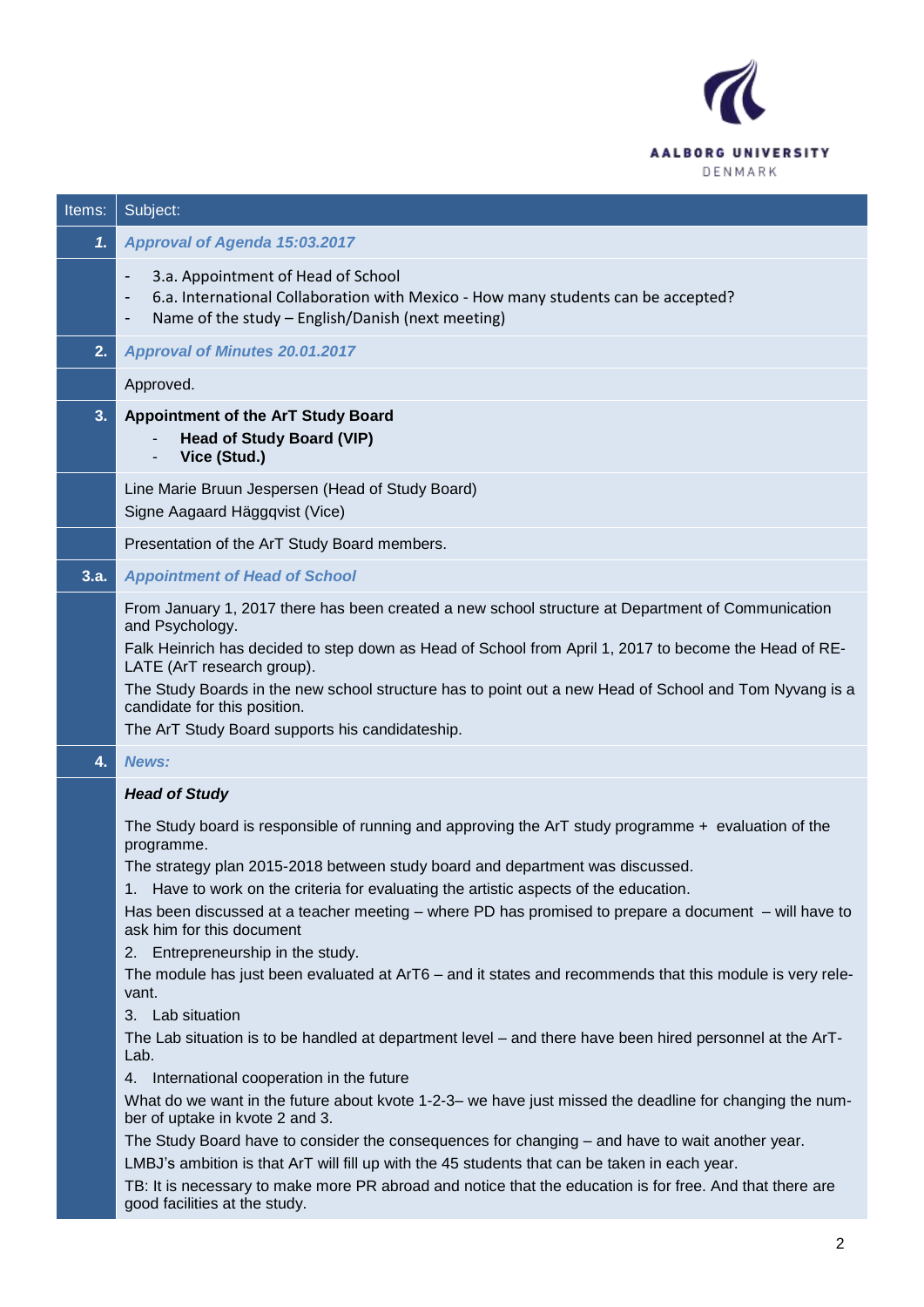

good idea to make a joint effort to let ArT become a part of it. AN: Note there are entry requirements for application to  $ArT - 2<sup>nd</sup>$  foreign language and that citizen from countries out of EU have to pay to study at ArT. The Nordic countries are not present at ArT – should be our first priority. 5. What are the student doing after the BA How can we use their experience according the program and to attract more students. 6. International collaboration/Exchange Has already started briefly by visiting Bartlett and Goldsmith. LMBJ would like to meet with international guest lecturers when they visit ArT and Media AC to create collaboration and exchange program. LMBJ and MS will start up the progress – with help from Ståle Stenslie and PD. 7. Drop out The dropout rate has fallen since the report was made, so the hard work has helped – and the Study Board is having full attention on this issue.

MS: There is an coming agreement between an international program in Mexico and AAU, it could be a

It was decided to apply the CAT-school for a new PR Video for the ArT study..

ArT has to be present at different platforms as I do ArT etc.

It was suggested to get in contact with media programme to make better videos of the exhibition that can be used as PR materials on webpages and Open House. LMBJ will explore the possibilities.

Calendar for the ArT study board send dates for Line ex:

- Studiemesse
- Good to know
- Good to be present

All is asked to send an e-mail to LMBJ with all announcements.

Items for the Agenda incl. headline and description has to be send a week before the meeting.

Exhibition group – LMBJ and students from each semester.

Coordination Manual – LMBJ will make a first draft for next meeting.

## *Students*

No news

## *Students Supervisors (MRJ/HP)*

MR: Students are requesting information about which Master programs they can be applied for after BA in ArT. It was decided to create a list over the studies that ArT students can apply. The list will be uploaded at the moodle webpage.

MR starts the list and he will send it to the Study Board – who can add comments and new programs.

EAJ will make a short presentation at the next meeting about how to do alumni.

When AAU is having Open house ArT should include ArT students to show their projects and to present ArT work and ArT Labs.

LMBJ ask the supervisors to do a slideshow and a visual imprint of what ArT is. Plan it as a framework and we will find the content and framework.

Use the best of ArT – projects and items – and let videos run at the PC all day at these events.

MS possible to use the alumni to build up an archive and invite them to show it to the coming new ArT students.

LMBJ will set up a meeting when it is done.

*CAT-School (FH/WRB)*